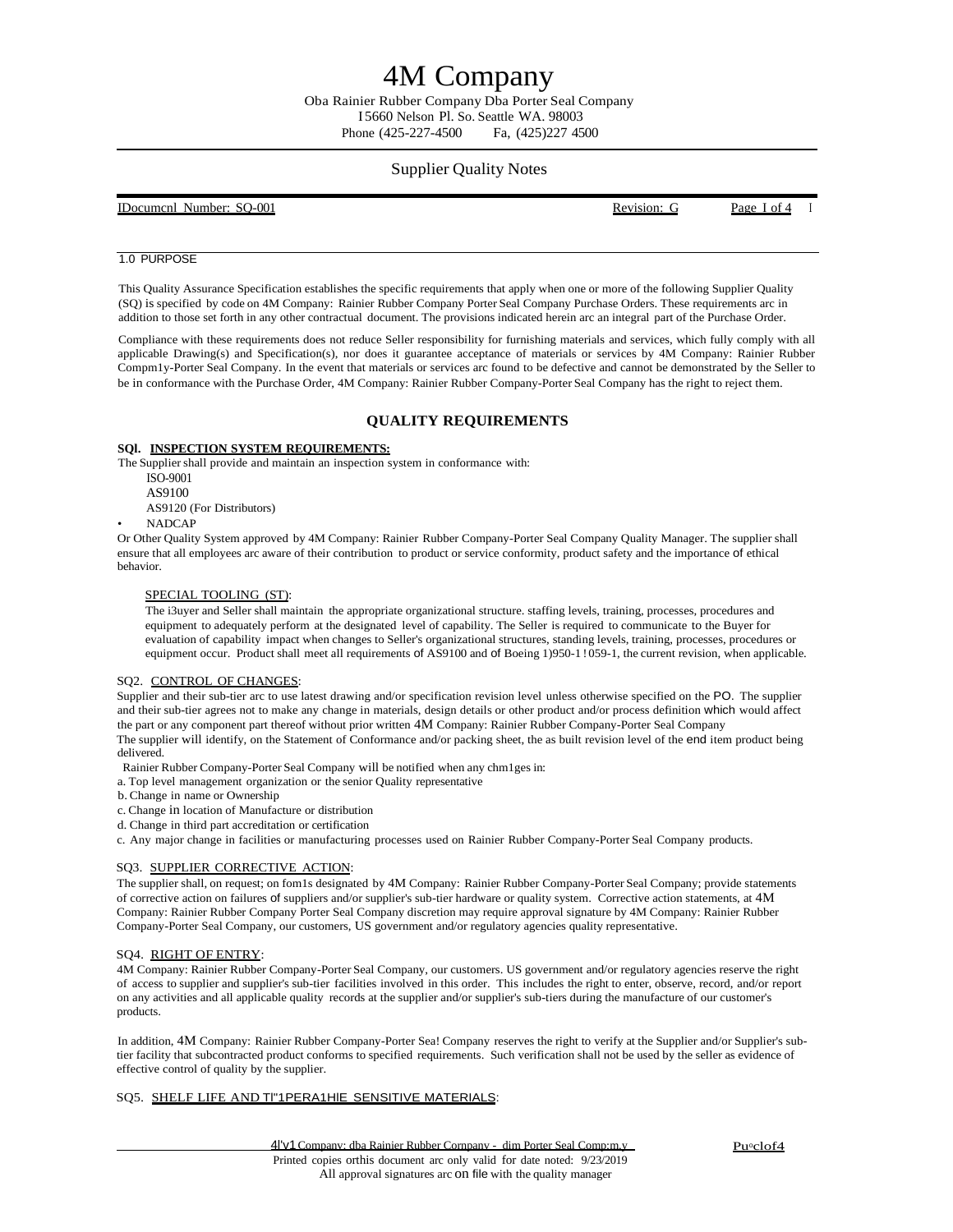## **Supplier Quality Notes**

| Document Number: SO-001 | Revision: C | Page 2 of 4 |
|-------------------------|-------------|-------------|
|                         |             |             |

The supplier shall identify all materials and articles which have definite characteristics of quality degradation with age or environment. The supplier shall affix this information directly on the material container or article. This identification shall indicate the date useful life was initiated and the date or cycle m which the useful life will be expended.

When environment is a factor in determining useful life, the identification shall include the storage condition (i.e., temperature, humidity, etc.) required to achieve the stated life. A minimum of75% of the applicable material/article shelf life shall remain upon receipt of the material by 4M Company: Rainier Rubber Company-Porter Seal Company or the material issubject to rejection and returned to the supplier.

### SQG. IDENTIFICATION/PACK\GING:

Unless otherwise specified by purchase order, parts, assemblies and components shall be identified per the engineering drawing and marked with the date of manufacture. When identification is notspecified on the engineering drawing, the product shall be identified with the part number specified on the purchase order. When items arc too small to be easily identified; parts may be bagged or tagged, with the proper identification indicated on the bag or tag. Raw material procured to Federal, Military, Aerospace or other specifications shall be marked per the identification specification, which is referenced in the controlling specification. The supplier is responsible for assuring that all items arc delivered without damage or deterioration and arc ef11cicntly and economically packed for the method of transportation and type of handling involved. Unit and intermediate packaging will be employed as necessary to prevent damage or deterioration.

In addition. each shipment by the supplier shall be accompanied by a Statement of Conformance in accordance with the above. When the items or the items contained within an assembly, sub-assembly or detail part on this purchase order arc supplied by a distributor, a copy of the Statement of Conformance from the true manufacturer must accompany each shipment.

### SQ7. MATERIAL SAFETY DATA SHEETS:

Materials(s) noted on this purchase order must be supplied in accordance with OSHA·s hazard communication standard 29CFR1910-1200, OSHA instruction CPL2-2.38 dated August *5,* 1985 and Washington State codes 296-62-05413 a·'Materials Safety Data Sheets". A!! first time orders MUST be supplied with ·'Materials Safety Data Sheets". Materials not received in compliance with aforementioned OSHA requirements and Washington State codes will be subject to immediate rejection and return at supplier's expense. In addition, if supplier is aware of any additional precautions and/or handling techniques instituted with regard to other customers. supplier is required to submit those safeguards with MSDS.

Supplier is required to forward a Toxic Substances Control Act (TSCA) certification letter to the 4M Company: Rainier Rubber Company-Porter Seal Company for the product(s) purchased on this purchase order with the statement that every chemical component of the product(s) is listed by the Toxic Substances Control Act Inventory (P.L. 94-94-969).

### SQ8. CALIBRATION SYSTEM REQUIREMENTS:

Supplier shall have a calibration system that assures compliance with ANS!/ NCSL Z540-l · 'American National Standard for calibration.. or ISO 17025 "General Requirements for the competence of testing and calibration laboratories. Any deviation or waiver to this requirement must be approved by 4M Company: Rainier Rubber Company-Porter Seal Company Material and Quality Assurance Representatives. Records shall be maintained per SQ]5. All calibrations standards must be traceable to NIST. Where no such standards exist, the basis used for calibration or verification sha\! be recorded Notification of out of tolerance conditions shall be reported in a timely manner.

### SQ9. STATEMENT OF CONFORMANCE:

The Supplier shall certify that the product delivered conforms in every aspect to the contractual and technical requirements of the purchase order, engineering drawings(s), specifications and standards referenced therein. Where required by the 4M Company: Rainier Rubber Company-Porter Seal Company purchase order. inclusive of all documents referenced therein, parts, materials and processes have been procured from approved sources.

The Statement of Conformance (C of C) document shall be signed by a representative of the Seller and shall contain the specification revision level when applicable, the cure date/shelf life date that might include date of manufacture and a shelf or an expiration date. The C of C will also include at a minimum 4M Company: Rainier Rubber Company-Porter Seal Company purchase order number, lot and or batch number, manufacture identification number, part number and quantity. C of C's may not be required for product, processes, materials or services where no drawing, specification, regulatory or statutory requirement governs the specified purchase order requirement.

### SQ10. MATERIAL TEST REPORTS:

A legible copy of material test reports from manufacturer and supplier shall accompany each shipment along with material sample and evidence of Boeing approval where applicable. Test reports shall be identified with specification number and heat and/or cure lot number and cure date, as applicable. Chemical and physical test reportsshall include actual numerical values for each property tested in accordance with the applicable specification. Material requiring refrigeration must be accompanied by a temperature recorder. When more than one specimen is required, test results of each arc required on the report. Specification mid revision shall be shown on each test report furnished. Records shall be maintained per SQJ5.

In addition, a legible unaltered copy of the test report must accompany each shipment. unless verified and validated by the 4l'v1 Company: Rainier Rubber Company-Porter Seal Company Quality Assurance Representative at the Supplier's or Sub-tier Supplier's facility.

Raw Material Suppliers and Distributors may be exempted for material not controlled by specification requirements to provide test reports.

### SQ11. APPROVED PROCESS REQUIREMENTS: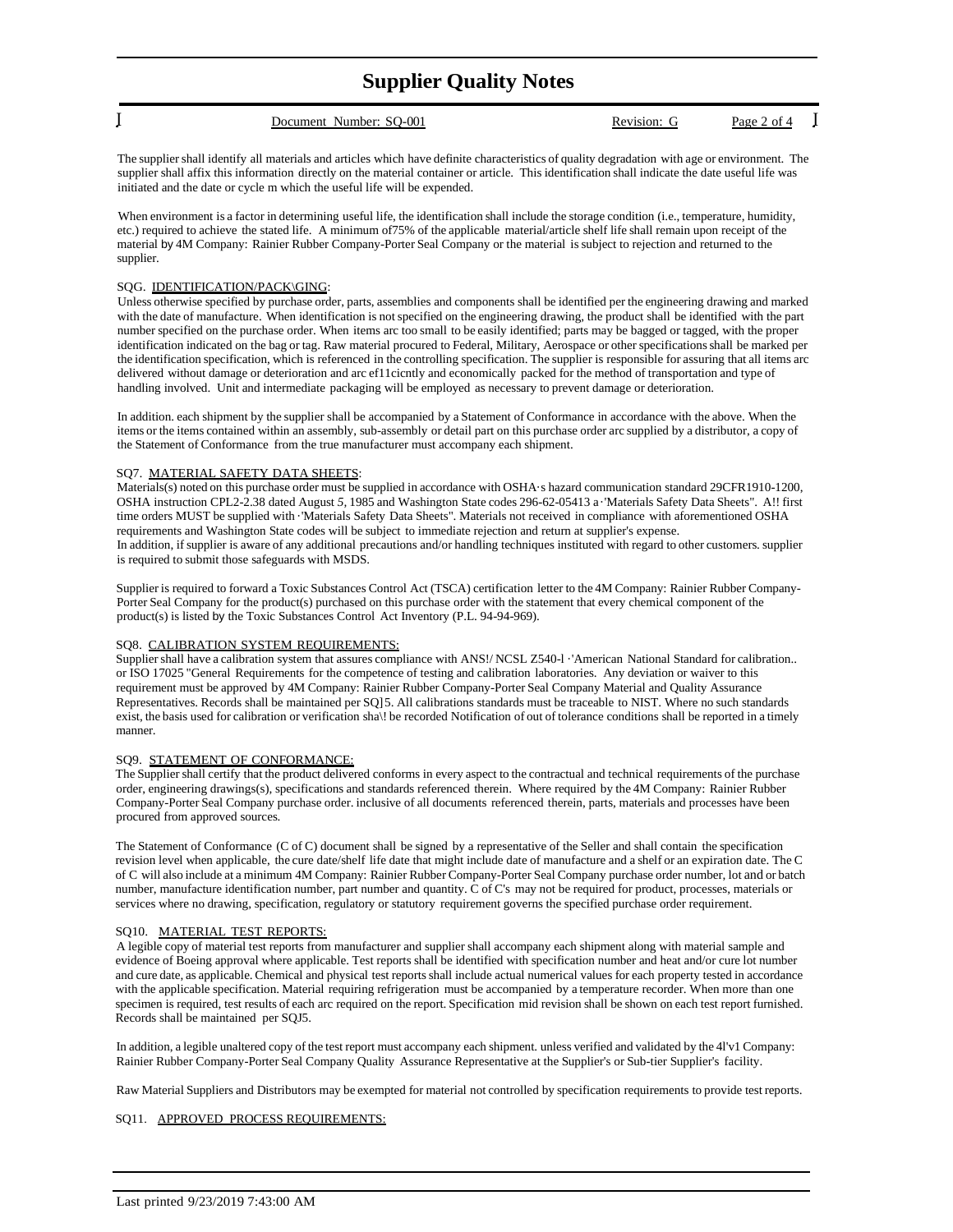## **Supplier Quality Notes**

Special processes D1-4426 (e.g. testing, heat treat, non destructive testing, etc.). When required by the process specification must be performed by sources approved by the customer (process document owner).

The Seller is responsible for assuring that the processing source has in their possession a current customer approval of their process capability for the processes to be performed. prior to their performing the process.

In addition, each shipment must be accompanied by a legible unaltered copy of the certification from the processing source demonstrating compliance with the specification for the processes performed and that the processor is/was approved by the customer to perform the processes at the time the product was processed. If this certification is verified and validated by a 4M Company: Rainier Rubber Company-Porter Seal Company Quality Assurance Representative at the Sellers facility, it may be retained by the Seller.

### SQ12. FIRST ARTICLE INSPECTION:

A legible and reproducible copy of the Sellers First Article Inspection (FAI), compliant with AS9102 latest revision, on the initial part orlot (as applicable) at the detail, subassembly and/or assembly level or after no orders produced for 4M Company: Rainier Rubber Company-Porter Seal Company within 2-years. The results of the FAl shall indicate 100% conformance to engineering drawing characteristics, special processes, and functional test and laboratory requirements.

Subsequent FAI's sha!! be performed under the conditions: {I) Engineering changes (configuration changes affecting form, fit and/or function) require a Delta FA! for those characteristics affected by the change. (2) if major changes are made in the Seller's method of manufacturing, a Delta FAI shall be performed for those characteristics affected by the change.

### SQ13. REPORT OF DISCREPANCIES:

Any departure from drawing specifications or other purchase order requirements shall be documented by the Seller and submitted to 4M Company: Rainier Rubber Company-Porter Seal Company within 24 hours for consideration and disposition. A copy of the disposition document shall accompany each affected shipment.

### REPORT OF ESCAPE:

The Seller upon discovery of a shipment/delivery of nonconforming product must provide a notice of disclosure to the 4M Company: Rainier Rubber Company-Porter Seal Company within 24 hours of discovery.

### REPORT OF ORGANIZATION CHANGES:

The Seller must notify 4M Company: Rainier Rubber Company-Porter Seal Company of any changes to product, process, facility. manufacturing location, sub-tier supplier or major organizational changes within 24 hours for consideration and disposition.

### SQl4. TRACEABILITY/LOT AND BATCHCONTROL:

Seller shall maintain lot and batch control of raw materials and details to purchased items through the use of lot, batch, serial number, or date of manufacture, as applicable, for all items in the shipment. Shipping documents shall identify the lot/batch or serial number, as applicable, for al! items in the shipment.

### SQ15. QUALITY ASSURANCE RECORDS RETENTION:

Seller shall retain manufacturing planning. all ccrtif1cations, and test reports required to assure that commodity conforms to the contractual and technical requirements of the purchase order for a minimum of 12 years after closure of the purchase order. At such time, disposition is to be performed in coordination with Rainier Rubber QA department.

### SQ16. SUPPLIER FLOW DOWN:

Seller shall notify Buyer prior to outsourcing any requirements pertaining to Buyer's purchase order. After approval for outsourcing, in writing by Buyer, Seller must flow down all requirements outlined on Buyer's purchase order, including any key characteristics, to their supplier. The supplier as the recipient of the purchase order is responsible for meeting all the specified technical and quality requirements, whether the supplier performs the work, or the work is performed by the supplier's sub-tier.

### SQ17. ITAR WARNING:

Equipment and/or technical data generated or delivered in performance of this contract may be controlled by the Code of Federal Regulations, International Traffic in Arms Regulation (!TAR), 22CFR, Chapter L Part 120, Sections 120-130, and may require an export license before assigning any foreign person or foreign national to perform work under this contract or before granting access to foreign persons or foreign nationals to any equipment/technical data generated or delivered in performance of this contract (Sec 22CFR, Ch. I, Section 123).

A foreign person is any natural person who is not a lawful permanent resident of the U.S. or who is not a protected individual. It also means any foreign corporation, business association, partnership, trust society or any other entity or group that is not incorporated or organized Lo do business in the U.S., as we11 as international organizations, foreign governments and any agency or subdivision of foreign governments (e.g.. diplomatic missions). It also includes any foreign interest and any U.S. person effectively owned or controlled by a foreign interest. A foreign national is any person who is not a citizen or national of the U.S. If you have any questions about the proper application of ITAR restrictions, immediately contact your Danner Corp Procurement Representative for resolution.

### SQl8. WARNING CONCERNING TECHNICAL DATA SUBJECT TO U.S. EXPORT LAWS & REGULATIONS:

Seller agrees to comply fully with all applicable U.S. Laws and Regulations as they may apply to the export of any hardware, software, defense service or technical data (collectively ·'Data") provided by, through or with the cooperation of Seller in the performance of this subcontract in the U.S. or abroad or under any export license or exemption issued to 4M Company: Rainier Rubber Company-Porter Seal Company Seller agrees that it will not permit the re-export Of data, including to foreign persons, employed by or associated with, or under contract to Seller or Seller's sub-tier suppliers, without the prior written consent of 4M Company: Rainier Rubber Company-Porter Seal Company and under authority of an Export License or applicable License Exemption.

I Document Number: SQ 00J Revision: G Page 3 of4 I